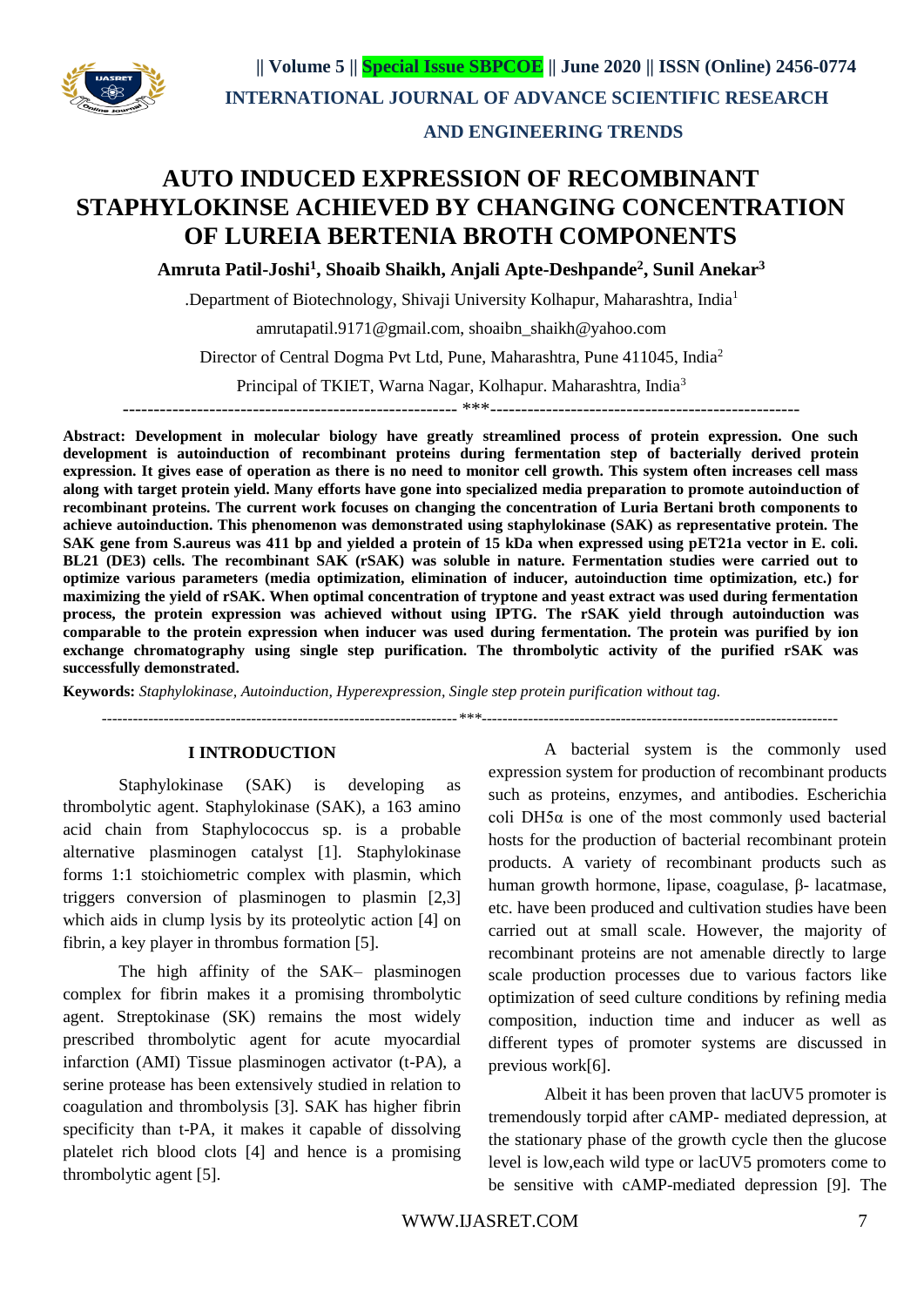

## **AND ENGINEERING TRENDS**

auto-incitement technique is a helpful and proficient strategy. In autoinduction system, glucose is serves as the repressor of lac operon which helps in suppression of induction of lac promoter until it is available in the media. During the protein generation stage, glycerol serves as the carbon source after glucose is drained whereas lactose serves as the inducer. Consequently, heterologous gene expression is repressed during the cell growth stage and automatically induced by lactose after glucose exhaustion, resulting in little leaky expression during the initial cell growth stage, which thus diminishes cell development inhibition [10].

Recombinant proteins produced by using bacterial expression system, they are in two states. Properly folded proteins are in soluble form, while partially folded proteins tend to form inclusion bodies as they are in insoluble form. To remove out the impurities and to get theseproteins in ideal structure, they need several purification processes. The cost of these purification processes is very high and they are also very time consuming. To overcome this problem we have developed a method called as SP-bind elute method (Sepharose bind elute method). By using this method protein purification was obtained in a single step. In the previous studies, it was observed that the proteins which are purified in single step using affinity chromatography need affinity tag.These affinity tags are very costly. In this study, it was pointed out that when Sp bind elute ion exchange chromatography is used for protein purification, the need for an affinity tag is eliminated.

Here, we report the cloning of the SAK gene from Staphylococcus aureus under T7 promoter based vector (pET21a) along with optimization of its expression in E. coli. BL21(DE3) using optimized autoinduction parameters. We have achieved purification of bacterial derived rSAK to homogeneity using single step ionexchange chromatography and the activity is reported in this communication.

## **II .MATERIALS AND METHODS**

Synthetic SAK gene was obtained from GenScript,(USA). Host strainBL21 (DE3) cells were procured from (--)India. pET21a vector DNA was from Invitrogen. DH5α cells from (--) all PCR reagents and restriction enzymes were procured from (Thermo Scientific).NaCl, Na2HPO4, D-glucose, glycerol, IPTG are from Thermo Fisher and agarose from Hi media, PCR product purification kit and SDS–PAGE reagents were from Qiagen, Sigma and Merck. Fermentation media were from Hi-Media and the ion-exchange resins (Q-Sepharose and SP- Sepharose) were gifted from Lupin Pharma(India).

# **2.1 Design of oligonucleotides, PCR amplification and cloning**

Oligonucleotides were designed with suitable restriction enzyme sites. The forward primer was with a NdeI site and the reverse primer with a HindIII site. The Forward primer sequence was (PCD8): 5' CCG CCG GAA TTC CAT ATG TCA AGT TCA TTC GAC 3' while the reverse primer sequence was (PCD9): 5' CCG CCG GAA TTC AAG CTT TTA TTT CTT TTC TAT AAC 3'. The mature peptide of the SAK gene was amplified by PCR performed in 50ul volume by initial denaturation at 94°C for 5 min followed by 35 cycles of 94°C for 30 s, 56°C for 30 s and 72 °C for 30 s. After a final extension at 72  $\degree$ C for 7 min, the PCR product was gel purified using PCR purification kit(--) reagents. The purified PCR product, after digestion with NdeI and HindIII, was ligated to pET21a vector digested with the same set of enzymes, for 16 h at room temperature. The ligation mix was then transformed into competent cells of E.coli DH5α prepared using Hanahan's method [19] and the recombinant clones were screened by colony PCR for SAK gene using SAK specific primers.The PCR program was set as mentioned before. Further, the cloned plasmid was sequenced by Sanger's method to reconfirm the presence of the cloned gene.

Post confirmation, the cloned plasmid was transformed into competent E.coli BL21(DE3) cells (expression host) using CaCl2 method[19].

#### **2.2 SAK expression studies at shake flask level**

The colonies of pETSAK were then inoculated separately in 10ml Luria-Bertani broth (LB-10 g/L Tryptone, 5 g/L Yeast extract, 5 g/L NaCl) with ampicillin (100  $\mu$ g/ml) and and incubated at 37 °C with shaking at 160 rpm. The cultures were induced with 1 mM IPTG at  $A600 = 0.8$  for 4 h at 37 °C. The induced cultures were then subjected to bead lysis to separate soluble and insoluble fractions. Both the fractions were later run on a 12% SDS–PAGE gel and the gel visualized after Coomassie G-250 staining [18].

LB medium was used for cultivation of the seed from the stock culture. Two media were tested for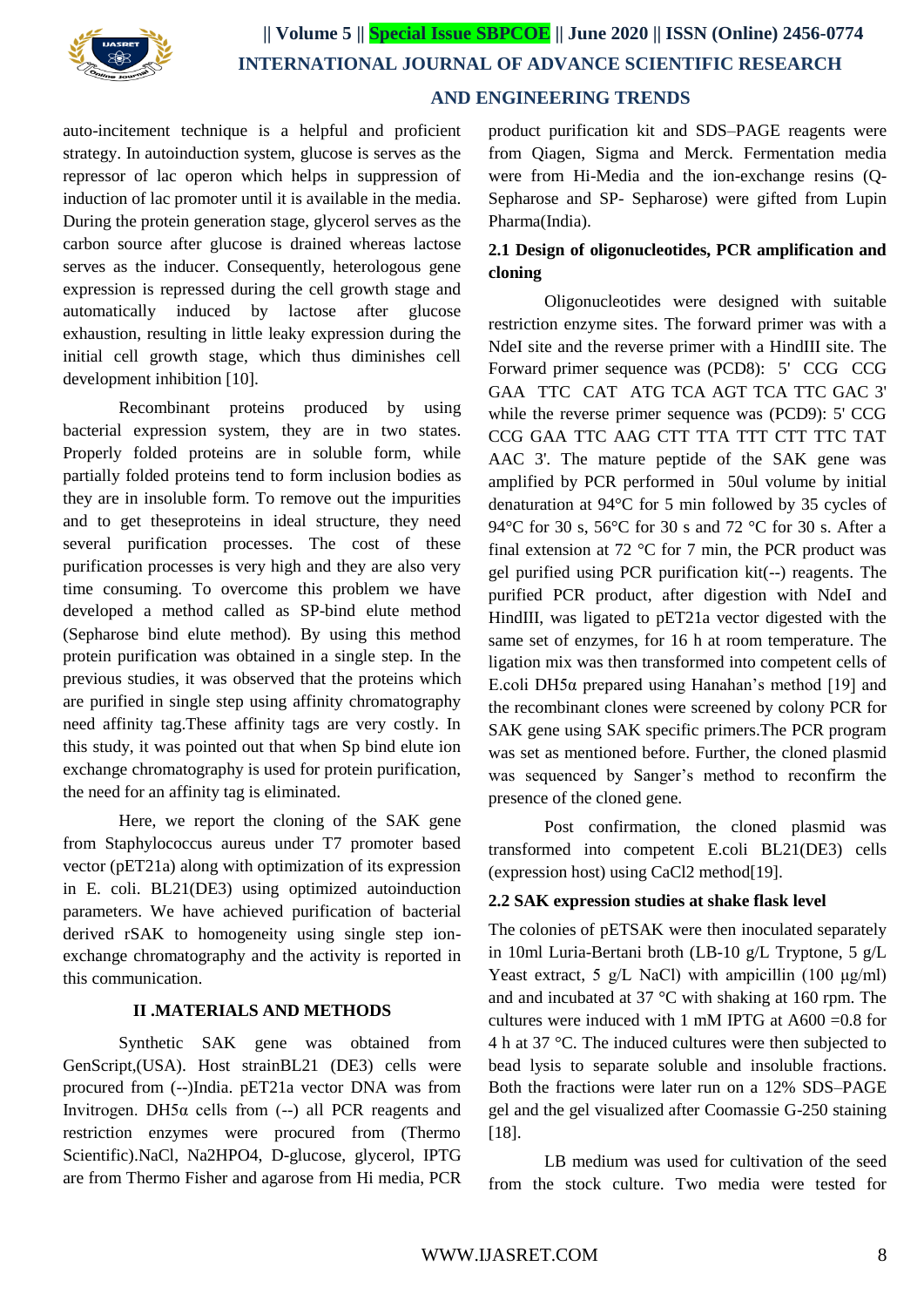

# **AND ENGINEERING TRENDS**

production of SAK at shake flask level LB and optimal medium (25 g/L Yeast extract, 14 g/L Tryptone, and 5g/L NaCl).

# **2.3 Identifying the inducing component of the Optimal LB media for autoinduction phenomenon**

All the genes under study exhibited expression in E.Coli.BL21(DE3) cells in modified LB media without addition of any additional specific inducer. Individual constituents from modified LB media were tested in LB to determine the component responsible for such an auto induction phenomenon. Here we carried out autoinduction of protein expression in modified 1% LB medium that containing 1.5%, 2%,2.5%,3% and 4% YE and 1.2%,1.4% and 1.6% Tryptone. The optimum protein yield was observed by studying the expression profile in BL21(DE3) cells and was analyzed by SDS-PAGE in 2.5% yeast extract and 1.4% tryptone. The auto induction standard media was prepared with this observation, which contained 2.5% YE, 1.4% Tryptone and 0.5% NaCl.

## **2.4 Auto induction time optimization**

Transfer 2.5ml of overnight inoculum (pETSAK in standard LB) in 50 ml of optimized media supplemented with 50ul of ampicillin and was incubated for 2 hours.An aliquote of 12 ml sample was collected after 4, 8, 12 and 24 hrs of incubation. The samples were centrifuged at 15000 rpm for 10 min. The cell pellet was re- suspended in 1.5ml cold lysis buffer (10mM Tris-Cl pH 8.0) and disrupted by bead lysis in an ice-bath. After lysis, the pellet and supernatant were separated by centrifugation and were loaded on 12% SDS-PAGE gels for visualization of induced protein.

# **2.5Protein purification by Ion exchange chromatography and its analysis**

Proteins were further purified by Ion Exchange Chromatography using SP bind elute method.

## **2.5.1. SP Bind Elute method:**

The soluble cell lysate was centrifuged at 14,000 rpm for 20 min to remove the cellular debris and the supernatant was used as the starting material for purification studies. The supernatant was dialyzed against 50 mM citric acid-phosphate buffer, pH 5.0 overnight in cold and loaded onto a cation exchanger (SP–Sepharose). The column was eluted by a linear gradient of 0.2–0.8N NaCl. Elution of the bound proteins was carried out by

using a linear gradient of NaCl solution (0.4–1 N). The purity of rSAK was checked by loading the protein on a 12% SDS–PAGE gel and visualizing it using silver staining.

## **2.6 Protein Activity**

Anticoagulant activity was checked by adding purified enzyme in to a eppendorf tube containing human blood and result was observed. To check the its thrombolytic activity, the enzyme was added into the coagulated blood and lysis of blood clot was observed.

#### **III.RESULTS**

## **3.1 Design of oligonucleotides, PCR amplification and cloning.**

The SAK gene was amplified in PCR using an annealing temperature of 56°. A custom synthesis SAK gene was used as a template for this reaction. An amplicon of 411bp was observed(Fig.1A) and negative control did not show any reaction.

This amplicon was digested with the enzyme NdeI ,HindIII and purified.The pET21a vector digested with same set of the enzymes was ligated to this amplicon and transformed into E.Coli. DH5α cell line, upon transformation luxurious growth was observed on the positive control plate but negative control did not have colonies, on the V+I plate 12 colonies was observed out of this 4 well isolated colonies was screen using colony PCR of SAK gene.

The amplicon of SAK gene was observed in all four reactions(Fig.1B) out of which high intensity band was observed from colony no.2(pETSAK2), hence this colony was selected for expression studies.



**Fig.1(A). PCR amplification of SAK gene.**

Lane 1:100bp marker. Lane 2:SAK PCR product ,Lane 3:Negative control Fig.1(B).Colony PCR of SAK gene. . Lane 1:Negative,Lane2: 1stcolony, Lane3:2nd colony ,Lane 4: 3rdcolony, Lane5: 4thcolony, Lane 6: Reference of SAK PCR product.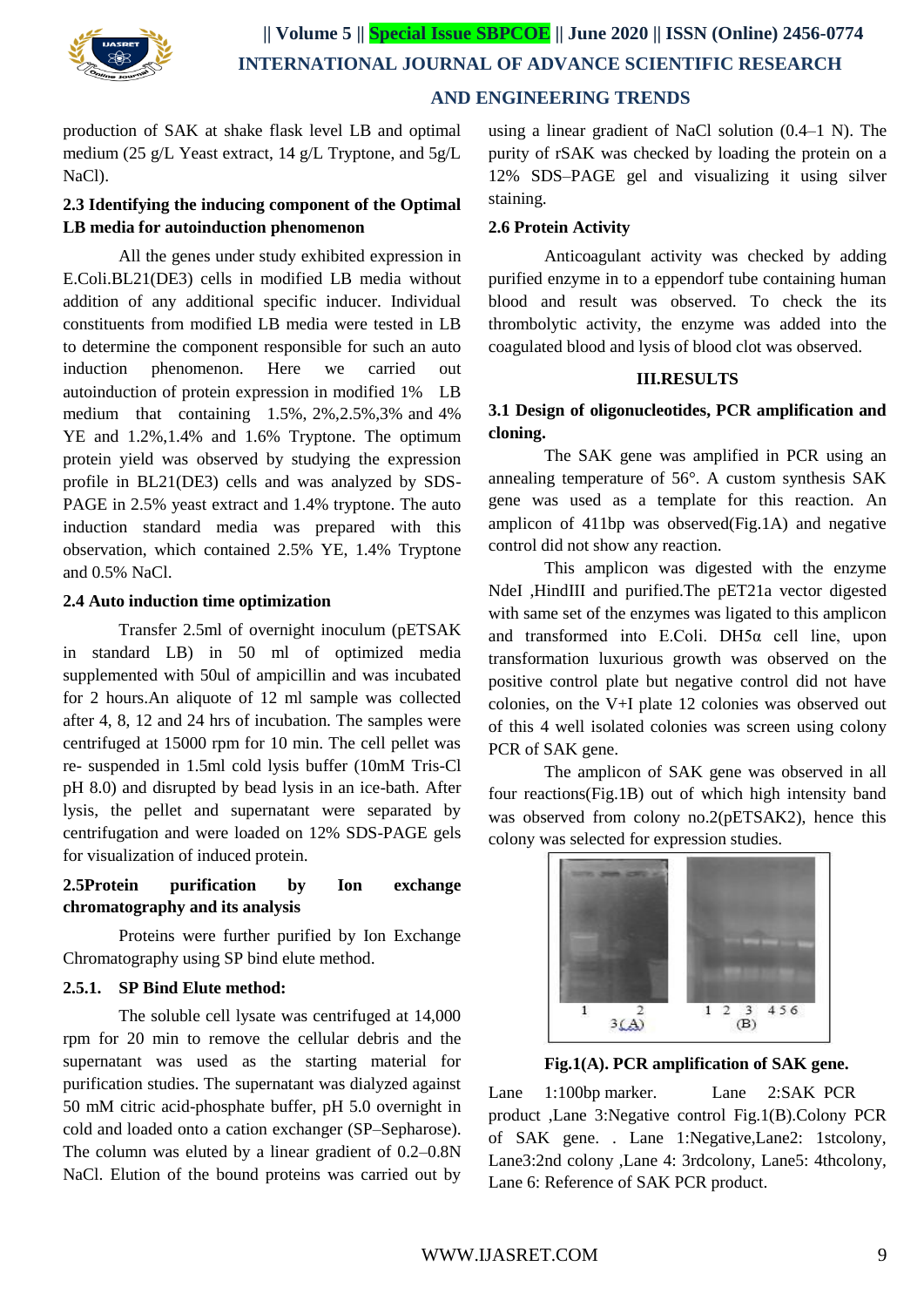

## **3.2 SAK expression studies at shake flask level**

The plasmid of pETSAK2 was transformed into E.Coli BL21(DE3). A 10 mL shake flask level fermentation of pETSAK2 BL21(DE3) was carried out using optimal media. The soluble and insoluble fraction of the cellular protein obtained upon bead lysis were loaded on a 12% SDS PAGE gel. A hyper expressed protein band of ~15kDa was observed in both the protein samples. Thus the SAK gene was cloned successfully and gave a hyper expression

# **3.3 Identifying the inducing component of Optimal LB medium for autoinduction phenomenon.**

Yeast extract is an yield defined nutrient component that probably contents trase amounts of lactose which can serve as an inducer for protein expression in recombinant organism hence it is expected that an increase the concentrations of YE in the medium would affect protein expression.

The expression was studied in optimal media containing 1.5%,2% 2.5%, 3% , 4% among this best expression of rSAK was observed that 2.5% YE[(Fig3.3 A).

The rSAK protein expression was also studied at various concentrations of tryptone viz.1.2%, 1.4%, 1.6%. the highest intensity of protein expression was observed 1.4% (Fig3.3B).



# **Fig.2A)The effect of concentration of YE and tryptone.**

Panel (A) The effect of concentration of YE . M: medium molecular weight marker (14–116kDa),lane 1:Marker, lane 2: Std, lanes 3:1% YE, Lane 4: 1.5% YE, Lane 5: 2%YE,Lane 6: 2.5% YE, Lane 7:4% YE. Panel (B) The effect of concentrations of tryptone. lane 1:M,lane 2: 1% tryptone, lane 3: 1.2% tryptone, lane 4: 1.4% tryptone, lane 5: 1.6% tryptone.The effect of different concentration of yeast extracts and tryptone.

#### **3.4 Auto induction time optimization.**

A shake flask level fermentation of pETSAK BL21(DE3) was set, using the optimized media component concentrations (2.5% YE, 1.4%tryptone,0.5% NaCl) eight such experiments was started and each of this was stoped at varied autoinduction time viz. 2hours,3hours,4hours,5hours,6hours,7hours,8hours,10hou rs. The rSAK protein obtained after cell lysis was elecrophoresed on 12% SDS PAGE gel. Five hours of autoinduction time(fermentation duration) was found to give the highest level protein expression(Fig 3A&B).



#### **Fig.3.The effect of time in autoinduction.**

Panel(A) Lane M:M, lane 1: IPTG Induced, lanes 2: 2hrs autoinduced,Lane 3:.3hrs autoinduced, Lane 4: 4hrs autoinduced, Lane 5: 5hrs autoinduced. Panel (B) Lane M: M, Lane 1: IPTG Induced, Lane 2: 6hrs autoinduced, Lane 3: 7hrs autoinduced, Lane 4: 8 hrs autoinduced, Lane 5: 10hrs autoinduced.

# **3.5 Protein purification by Ion exchange chromatography and its analysis.**

The rSAK protein was purified from the soluble fraction obtained upon bead lysis pETSAK BL21(DE3) culture. SP bind elute chromatography was utilize this purpose as explained in the method (Sec.2.5.1). the purified fractions were loaded on 12% SDS PAGE gel along with mid range protein marker. 85-90% protein purification was observed on elution with 0.8N NaCl using sapharose cation exchange column(Fig.4)



**Fig 4.The protein purification. Lane1:Marker,Lane2:Load,Lane3:Flow through,Lane 4:SP Bind-Elute**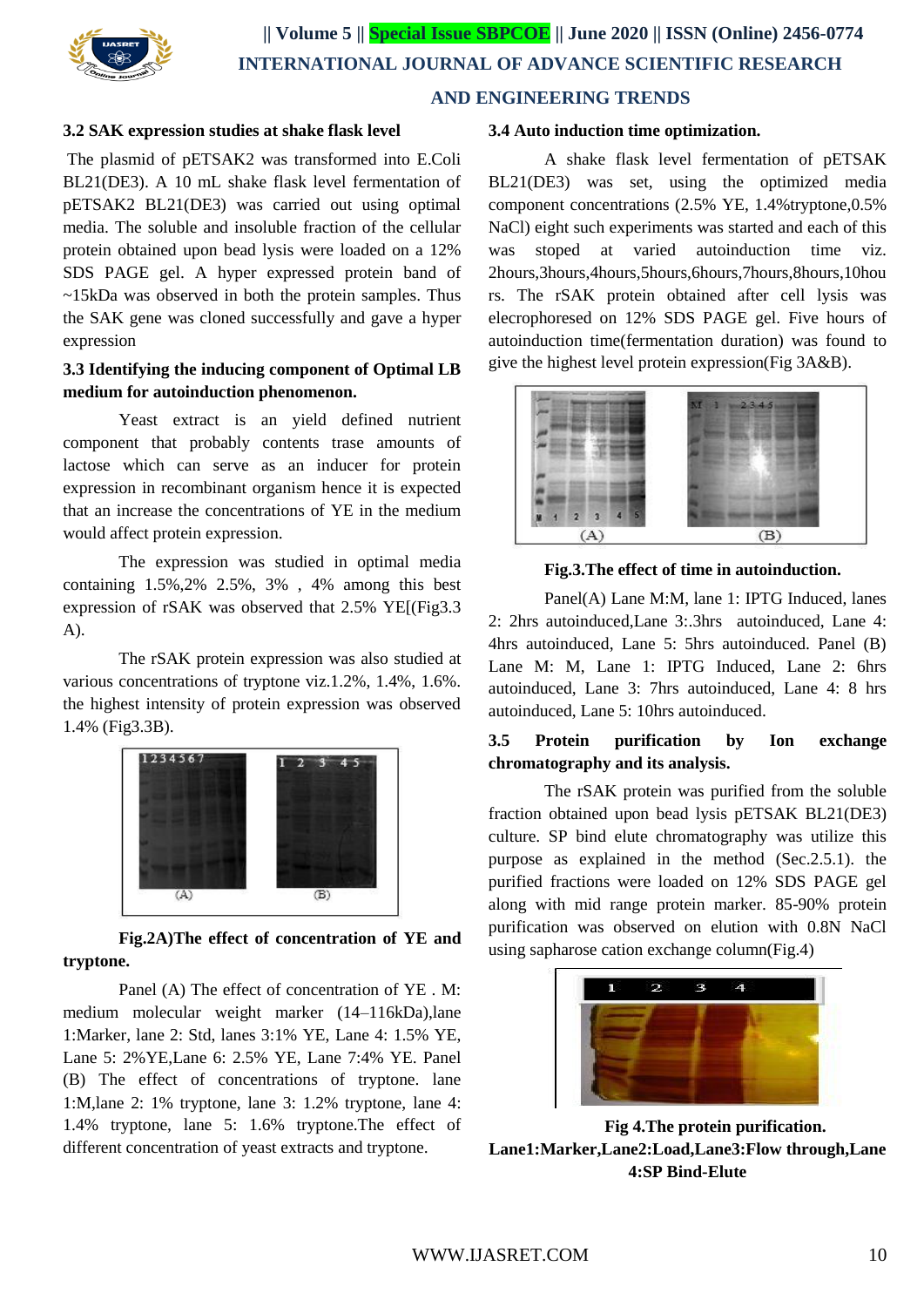

## **3.6 Protein Activity**

The activity of purified protein was confirmed using clot prevention assay and thrombolytic assay. In the first case freshly drawn human blood (devoid of any anticoagulant)was added to varying quantities of the purified enzyme (Fig 5A), the time required for the blood to clot was noted in each case. He result have been displayed in (Table no.1)

In the thrombolytic asset a drop of freshly drawn blood was added in four eppendorf tube and was allow to coagulate, post coagulation varied volumes of purified enzyme(10ul,20ul,40ul)were added in three tubes were as one tube without enzyme served as negative control(Fig.5B) The time required for the purified enzyme to lysed blood coagulam was noted down in each case the result are displayed in (Table no.2).

In the clot prevention assay it was observed that as the quantity of purified enzyme increased, the time required for clot formation increased.in the thrombolytic assay as the enzyme concentrations increased time required for clot lysis decreased,thus the enzyme purification was efficient and yielded a highly potent enzyme.



**Fig 5.The Staphylokinase activity assay.**

Fig 5(A). Protein activity using human blood fibrin. a) set  $1 -$  assay to check clotting time; tube  $1$ negative, tube 2to4: 5µl, 10 µl, 20 µl enzyme action respectively. (B) set  $2 -$  assay to check enzyme potency; tube 1- negative, tube 2 to 4- 10  $\mu$ l, 20  $\mu$ l, 40  $\mu$ l enzyme action respectively.

|  |  | Table No. 1. Set $1$ – clot prevention assay |
|--|--|----------------------------------------------|
|--|--|----------------------------------------------|

| Enzyme           | <b>Clotting Time</b> |
|------------------|----------------------|
| Positive control | $1.44 \text{ mins}$  |
| $5 \mu l$        | $11.32 \text{ mins}$ |
| $10 \mu$         | 21 mins              |
|                  | More than 1 hour     |

| <b>Enzyme</b>    | <b>Enzyme potency</b> |
|------------------|-----------------------|
| Negative control | Blood clot            |
| $10 \mu l$       | 5.10 mins             |
| $20 \mu l$       | 3 mins                |
| 40 µl            | $1.45$ mins           |

#### **IV. DISCUSSION**

E.Coli. is most commonly used expression system to get higher yield of recombinant proteins because it is very easy to handle and is economical. The pET-21a vector offers T7 phage based expression system suitable for recombinant protein expression in bacterial host. Although, the T7 promoter is strong promoter and T7 RNA polymerase is highly processive and specific, this system has some limitations due to leaky expression of target proteins, in the absence of an inducer.

Fu et al. [7] has shown that the inclusion of high amount of YE increases the yield of recombinant protein expression, without any inducer addition and the reasons for such observations have not been clear till date.

As it was seen that pET21a-SAK recombinant could give autoinduction of protein in presence of optimal LB medium(Fig.4)], it was essential to optimize the time required for the optimal expression of the protein which will match with the expression of induced proteins in LB medium . The protein was present in the soluble fraction which indicates that it is maintaining it's native structure. When expression host BL21(DE3) carrying recombinant SAK was allowed to grow in modified LB medium in the absence of inducer and the protein expression was checked at various time points, it was observed that, the expression was initiated after 3 hours. Interestingly, the recombinant protein expression increased along with time and after 5 hours it was comparable to induced protein with IPTG.

To check the thrombolytic activity of expressed proteins they were purified with the help of ion- exchange chromatography. Chen et al. have described the purification of SAK using three column chromatographic steps namely cation, gel filtration and anion exchangers [17]. Ren et al. [11] protocol describes the use of expensive affinity chromatography matrices like Ni2+ agarose and enterokinase cleavage for rSAK purification. All the described protocols were expensive, laborious and cumbersome to use at large scale manufacturing. This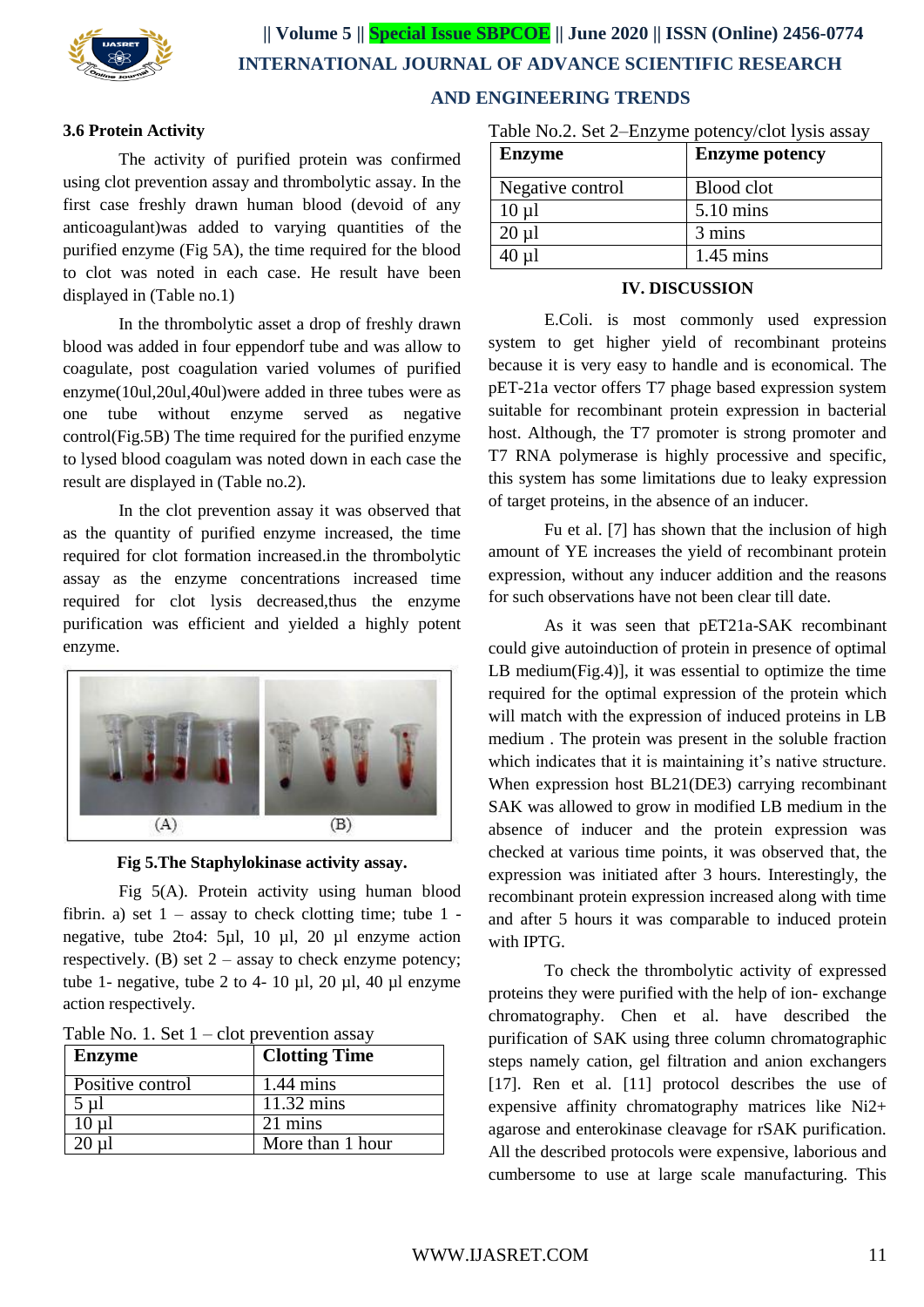

prompted us to develop novel, simple, cost-effective and scalable steps for purification of rSAK.

The cation exchange chromatography performed using the Sepharose resin was found to give 85- 90% protein purification in a single step. Furthermore this protein was found to be highly active (as confirmed by the clot prevention and thrombolytic assays). Thus here we report for the first time the single step purification of rSAK using cation exchange chromatography.

## **V. CONCLUSIONS**

The key feature of the study is expression of the recombinant protein in pET21a system without inducer and with optimal LB medium which is not been reported earlier with Staphylokinase. Yeast extract and Tryptone are responsible for the induction of the protein in the absence of the inducer. Monitoring of the cell growth is not required in the autoinduction. The cost of fermentation will be significantly reduced as the requirement for IPTG has been eliminated.The major achievement of this research was that, the obtained recombinant enzyme could be purified upto 85-90% in single step purification without using affinity chromatography. This helped in developing a cost effective downstream process for the purification of Staphylokinase enzyme. The resultant recombinant enzyme was found to be highly active and showed anticoagulant and thrombolytic activity. This correlates to the practical application of the enzyme in healthcare and hospitals where the enzyme is used to lyse the blood clot and hence allow the blood flow. The therapeutic potential of the developed recombinant staphylokinase was established successfully.

## **REFERENCES**

1) Bokarewa MI, Jin Tand Tarkowski A. 2006. Staphylococcus aureus: Staphylokinase. Int J Biochem Cell Biol. 38(4):504-9.

2) Lijnen HR, Van Hoef B and Collen D. 1993. Interaction of Staphylokinase with different molecular forms of plasminogen. Eur J Biochem. 211:91.

3) Collen D, Van Hoef B, Schlott B, Hartmann M, Giihrs KH and Lijnen HR. 1993. Mechanisms of activation of mammalian plasma fibrinolytic systems with streptokinase and with recombinant staphylokinase. Eur J Biochem. 216:307.

4) Lijnen HR, Van Hoef B, De Cock F,Okada K, Ueshima S, Matsuo O and Collen D. 1991.On the mechanism of fibrin-specific plasminogen activation by staphylokinase. J Biol Chem. 266:11826.

5) Collen D, DeCock F, Vanlinthout I, Declerck PJ, Lijnen HR and Stassen JM. 1992.

Comparative thrombolytic and im-munogenic properties of staphylokinase and streptokinase. Fibrinolysis; 6: 232 - 42.

6) Zhang, J. et al. (2003) Towards consistent and productive complex media for industrial fermentaions: studies on yeast extract for a recombinant yeast fermentation process.

Biotechnol. Bioeng. 82, 640-652.

7)Fu, X. Y. etal. (2006) Effect of yeast extract on the expression of thioredoxin human parathyroid hormone from recombinant Escherichia coli. J. chem. Technol. Biotechnol. 81, 1866-1871.

8) Studier, F. W. (2005) Protein production by autoinduction in high density shaking cultures. Protein Express Purif. 41, 207-234. Grossman, T.H. et al. (1998) Spontaneous cAMP-dependent depression of gene expression in stationary phase plays a role in recombinant expression instability. Gene 209, 95-103.

9) Grossman, T.H. et al. (1998) Spontaneous cAMPdependent depression of gene expression in stationary phase plays a role in recombinant expression instability. Gene 209, 95-103.

10) A.Patil, Expression of recombinant active staphylokinase using bacterial expression system,2016

11) D.Ren,D.Li,W. Yang, Y.Li, X. Gou, B. Liang, B. Li, Q. Wu, Novel preparation protocol for the expression and purification of recombinant staphylokinase, Biotechnol. Appl. Biochem.51(2008) 9-13.

12) K. L., A. Glanville, A simple method of purifying Staphylokinase, Biochem. J. 88(1963)11.

13)C.H. Lack, K.L.,A.Glanville, Staphylokinase,Meth. Enzymol.19(1970)706- 714.

14) T.Sako, Overproduction of staphylokinase in Escherichia coli and its characterization, Eur. J. Biochem. 149(1985)557-563.

15) I. Kondo,S.Itoh, T. Takagi, Purification of staphylokinase by affinity chromatography with human plasminogen , in: J. Jeljaszewicz (Ed.), staphylococci and